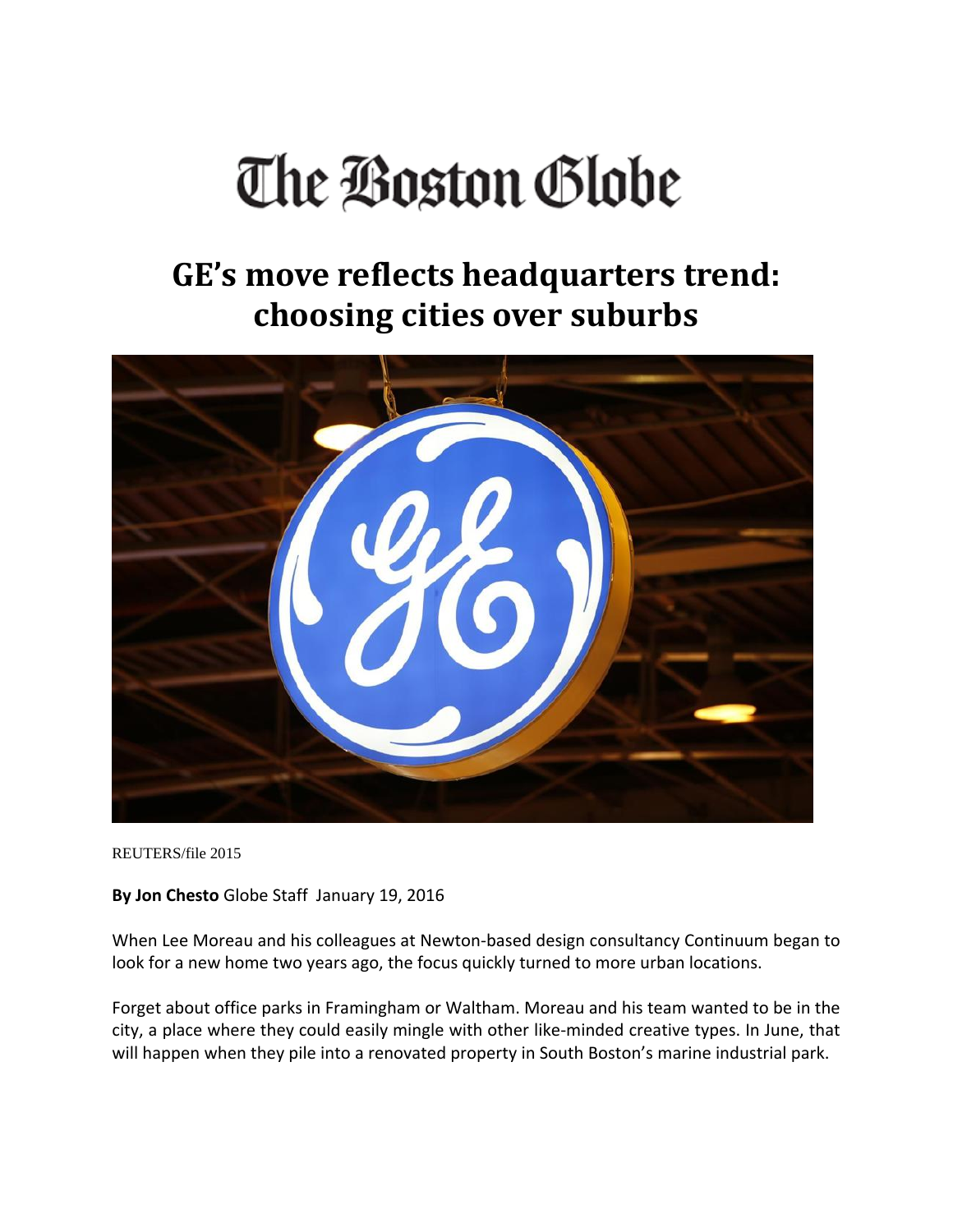"To be an island is no longer a relevant solution for an innovation consultancy," said Moreau, who is organizing Continuum's move. "We need to be deeply embedded in a culture that wants to change the world and create the future."

General Electric's announcement last week that it will abandon the suburban setting of Fairfield, Conn., for the South Boston waterfront reinforces Moreau's decision to head down the Mass. Pike into Boston. It also reflects a trend that has taken hold in major metro areas during the past five years, as more employers move into dense urban areas to better compete for Millennial-aged workers who have no interest in the burbs — or even in owning a car.

People used to move to where the jobs are located. Now, increasingly, it's the jobs that are moving to be closer to people.

"Companies want to move to where the talent is located," said John Boyd, a corporate relocation specialist in Princeton, N.J. "That tends to be in major cities, throughout the country."

This trend, to some extent, parallels another shift in the workplace: less office space allocated per worker. Thirty years ago, Boyd said, employers typically figured on 200 square feet per office worker. Today, it's more like 125, in part due to the rise in collaborative work environments and telecommuting. That, however, makes it financially feasible to be in the city, where space is at a premium.

When Continuum's 140 employees leave the suburbs this spring, they'll join a fast-growing exodus. Software firm Acquia moved from Burlington to downtown Boston last year when it was time to expand. Sneaker-maker Converse, meanwhile, established a hipster-friendly headquarters near North Station, leaving the humdrum environs of North Andover behind.

Other firms that have made the move into the city over the past five years include marketing firms Allen & Gerritsen and Racepoint Global. And Biogen chief executive George Scangos famously reversed his predecessor's decision, deciding in 2011 to move the biotech firm's headquarters back to Cambridge's Kendall Square after only about a year out in the Weston woods.

The interest in Boston's commercial real estate was particularly high in the final months of 2015: Leasing activity for office space surged 18 percent from the same time a year ago, according to Lisa Strope, a research manager at brokerage Jones Lang LaSalle.

Potential employees know that if you move downtown, the options for lunch spots and watering holes go from dismal to endless.

"In Waltham, there was a guy in a truck who came to sell you coffee and doughnuts," said Racepoint chief executive Larry Weber, who moved his firm to Boston from Waltham in 2012. "How depressing is that?"